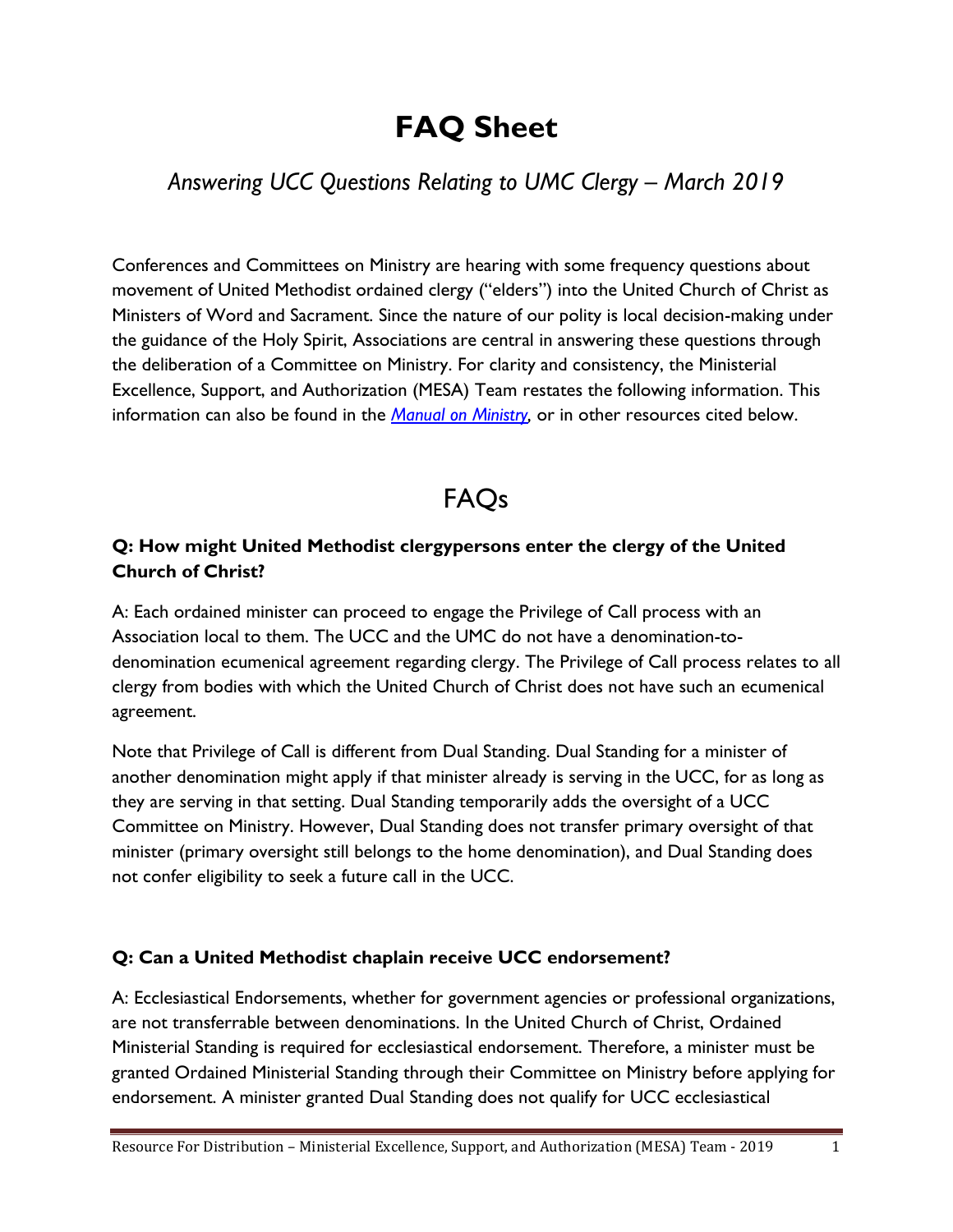endorsement. If a chaplain is already endorsed and is newly coming into the United Church of Christ, this chaplain should undertake the endorsement process at the same time as the Privilege of Call process. Always contact the UCC's denominational endorsement office.

#### **Q: What are the requirements of the Privilege of Call process?**

A: The requirements for Privilege of Call are spelled out in the *[Manual on Ministry](http://www.ucc.org/ministers_manual)*, pgs. 44-47, and include a course on UCC history, polity, and theology, and other documentation by the minister meeting the COM's standards for "The Marks of Faithful and Effective Authorized Ministers of the United Church of Christ." Privilege of Call, once granted, confers the ability of a minister to seek a call through circulating a UCC Ministerial Profile.

The process of Privilege of Call is a relational discernment process that takes time, just as it takes time afterward to seek a UCC pastorate or a ministerial position with a UCC-recognized calling body. It is important to note that the outcome is intended to transfer a minister's standing with oversight from their denomination of origin into standing with oversight from the United Church of Christ, upon the receipt of a UCC call. Once a minister has received a call in a church (Three-Way Covenant) or on behalf of the church in a specialized ministry setting (Four-Way Covenant), then Privilege of Call status is concluded and Ordained Ministerial Standing begins.

#### **Q: What are common expectations and researched data regarding a UCC call?**

A: In the United Church of Christ there is not a centralized system of supply and demand between pastors and churches, either nationally or at the Conference scale. Calls are extended by a Local Church, entering into a Three-Way Covenant with the Association, or by professional settings that enter into a Four-Way Covenant with the Local Church and the Association. Ministers are authorized by their Association's Committee on Ministry to seek a call throughout the system nationwide and/or to serve on behalf of the UCC in specialized settings such as chaplaincy. Expectations vary across UCC settings. The total number of UCC churches is 4,956. The number of UCC ordained ministers is 9,876, which includes parish pastors, retired ministers, unclassified ministers, and ministers serving on behalf of UCC Local Churches in specialized settings. For further information on United Church of Christ demographics see: *2018 UCC [Statistical Profile](https://www.uccfiles.com/pdf/2018-UCC-Statistical-Profile.pdf)*. Regarding the experience of Open and Affirming settings in pastoral Search and Call, see recent MESA research published by the Center for Analytics, Data, and Research: "[What Ministers Should Expect in an ONA Denomination](https://carducc.wordpress.com/2017/04/24/what-ministers-should-expect-in-an-ona-denomination/)."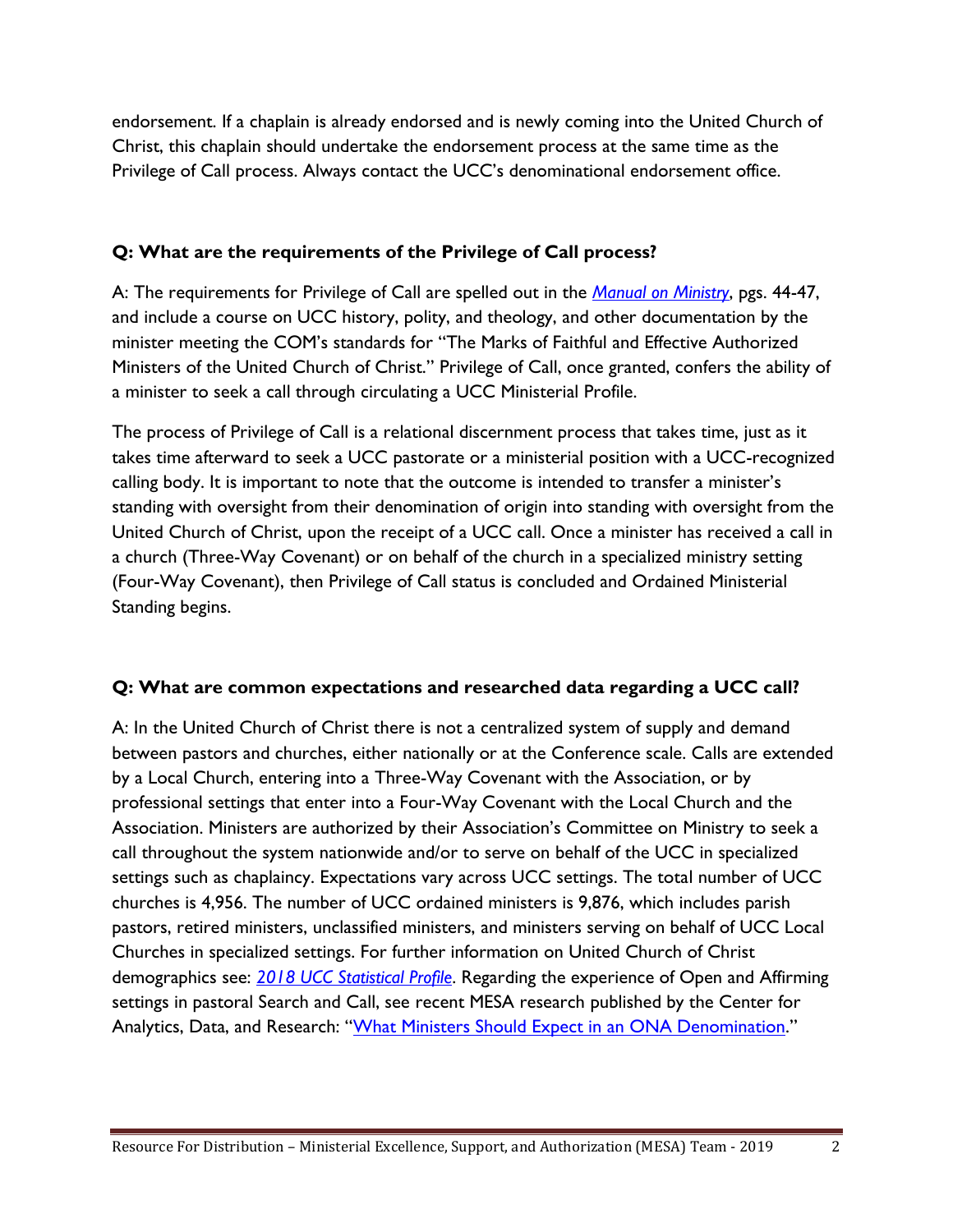#### **Q: What might prospective future ministers consider as they inquire about the Member in Discernment process?**

A: Those who are not yet ordained might be interested in preparing for the ordained ministry by joining a Local Church with standing in the UCC, and by approaching the respective UCC Association for Member In Discernment status. The association's Committee on Ministry, during this 1-7 year process, will be looking for ministerial candidates who have a heart for relational leadership in the United Church of Christ, not merely for those seeking a convenient arena in which to exercise an earned credential. Members In Discernment are expected to learn the history, theology, and polity of the United Church of Christ, and overall to demonstrate the abilities named "The Marks of Faithful and Effective Authorized Ministers," as specified in *[Manual on Ministry](http://www.ucc.org/ministers_manual)*, pgs. 1-17; 19-34.

#### **Q: What is the process for churches that might seek UCC standing as a congregation, alongside seeking UCC ministerial standing for their clergy?**

A: A Committee on Ministry can consider receiving the standing of affiliating churches on a case-by-case basis. This process is separate from, but may proceed alongside, the process of a minister seeking UCC Ordained Ministerial Standing.

The affiliation process referenced in the 2005 draft Manual on Church was last described in the online resource: "[Considering a New Church Covenant](http://d3n8a8pro7vhmx.cloudfront.net/unitedchurchofchrist/legacy_url/4992/newchurchb.pdf?1418427871) in the United Church of Christ: A Process for Exploring, Developing, and Affirming New Relationships." This resource, now dated, was developed to answer congregations' questions. It should be accompanied by current information from a COM about the UCC as a denomination, including the latest materials from UCC Resources, and the polity video series "[Who We Are](http://www.ucc.org/exploring_ucc_polity)." At an early juncture, a COM will ask questions about the standing of a church within its home judicatory. If the church still has standing within a United Methodist body, the COM will encourage any individual UMC church to seek counsel from its related UMC judicatory body. Dual Affiliation for congregations also exists, and a historical report from 2015 can be found online: "[Multiply-Affiliated Congregations](http://uccfiles.com/pdf/UCC-Multiply-Affiliated-Congregations-Report.pdf) in the United Church of Christ."

#### **Q: Is there a process for affiliation by a group of non-UCC congregations who are seeking United Church of Christ standing as their own regional decision-making body?**

A: No documentation on such a process exists, beyond precedent. Conversation if initiated by the non-UCC regional decision-making body would proceed more widely than the Committee on Ministry, to include UCC conference and national settings.